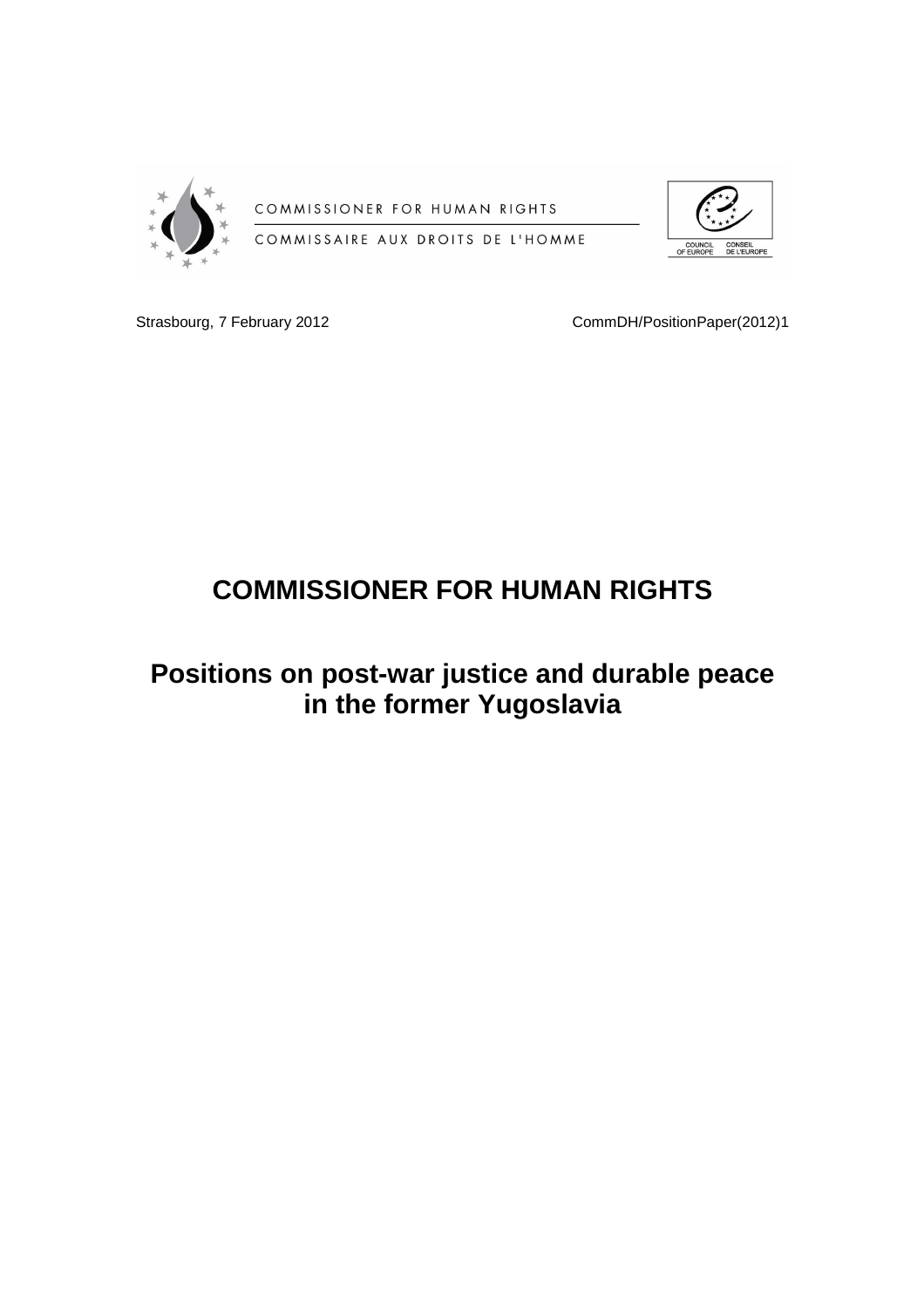This is a collection of Positions concerning post-war justice and the efforts to attain durable peace in the former Yugoslavia from the Council of Europe Commissioner for Human Rights. It is a short summary of the findings of the Commissioner based mainly on his country-monitoring reports, viewpoints and human rights comments. By collating these findings drawn from different components of his work, the Commissioner presents a summary of his conclusions and recommendations concerning the process of post-war justice in the former Yugoslavia.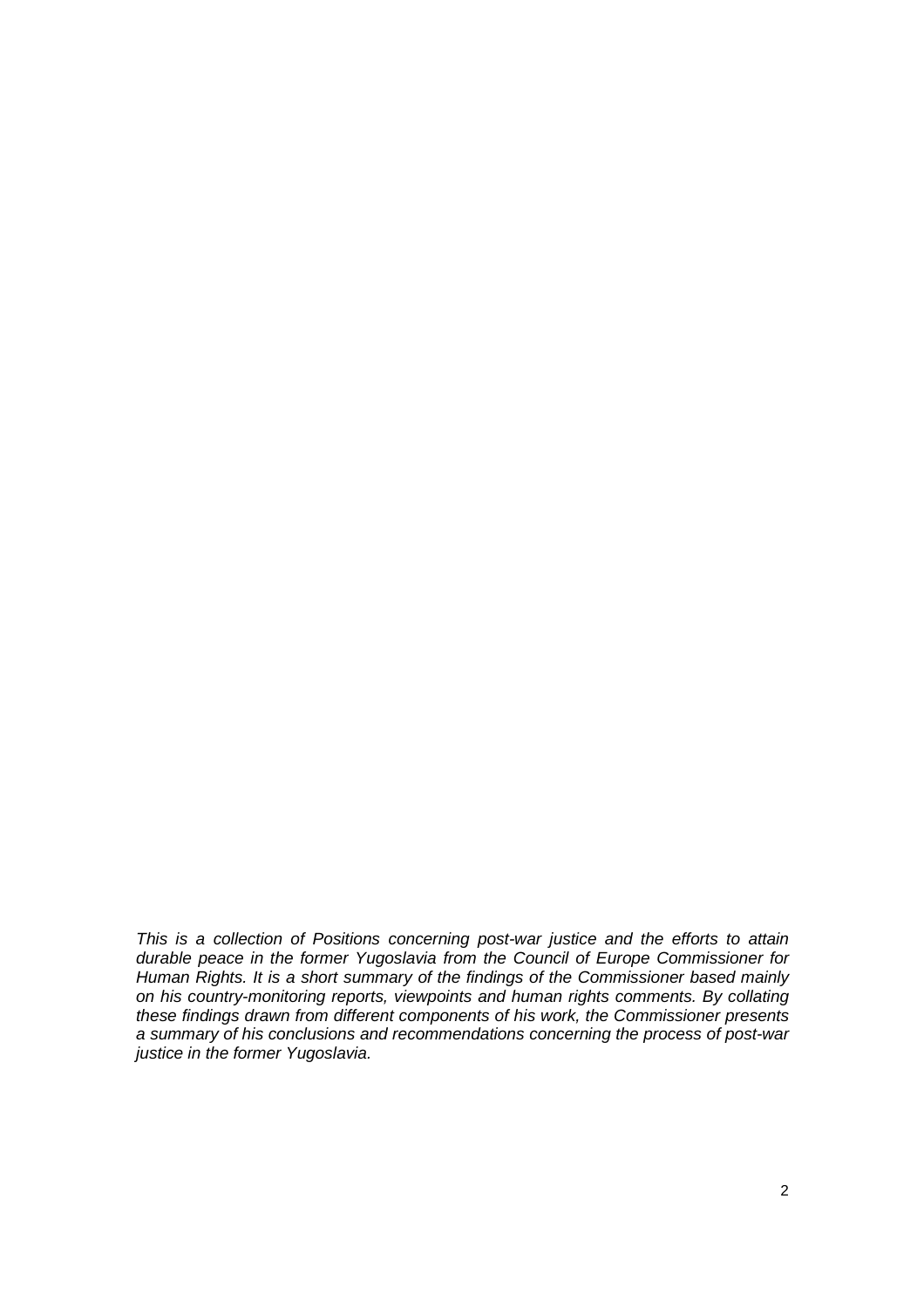**European institutions failed to protect the people of the former Yugoslavia from ethnic cleansing and other war atrocities which took place in the 1990s. The return to normalcy has been slow and major obstacles still remain. The lack of a systematic approach across the region to tackle past gross human rights violations has resulted in impunity for war criminals and the erosion of the rule of law. National proceedings to prosecute war-related crimes have been too slow throughout the region. They have failed to secure widespread political support and on occasion have even been deliberately thwarted by some political forces. Witness protection systems remain limited in their capacity and reportedly fail to inspire confidence and trust among existing and potential witnesses. Reports indicate that due to fear for their physical integrity, witnesses are increasingly unwilling to come forward and testify. The safety of witnesses is a major concern in the investigations now underway into the serious allegations against some Kosovars about organ transplants, illegal detentions and killings from 1998 onwards.**

**Some 438 000 refugees and other displaced persons are still waiting for durable solutions to their legitimate claims. About 18 000 individuals remain stateless or are at risk of statelessness in the region. The situation of displaced Roma, many of whom are also stateless inside and outside of the region, is extremely precarious. Roma displaced from Kosovo**<sup>∗</sup> **and subject to forced returns have well-founded fears for their safety.** 

**About 26 000 cases of persons declared missing during the wars have been solved. An estimated 14 000 persons are still unaccounted for. There has been progress in this field but more needs to be done to alleviate the protracted suffering of the families of missing persons and to ensure that the identification of missing persons remains a priority.** 

**The full and effective respect of the human rights of all war victims requires political leaders in the region to reflect on and further support the truth and reconciliation process by enhancing inter-state dialogue and agreeing on a truth and reconciliation policy which would unite all countries and peoples concerned. European institutions have a key supportive role to play.** 

# **Elimination of impunity**

-

As noted in the Council of Europe Committee of Ministers Guidelines on eradicating impunity for serious human rights violations, adopted in 2011, impunity must be fought as a matter of justice for the victims and as a deterrent to prevent new violations, as well as to uphold the rule of law and to foster public trust in the justice system, especially where there is a legacy of gross human rights violations. The countries in the region are urged to intensify their efforts to remove obstacles to the effective prosecution of all war-related criminals. Amnesty laws should not be used to deter accountability for the crimes committed during the wars in the former Yugoslavia.

War-related crimes should be prosecuted and tried in an unbiased manner, independently of the alleged perpetrator's ethnic or other background. As a matter of principle, persons convicted in absentia should have access to an effective remedy, in accordance with the fair trial standards established by the European Court of Human Rights. All persons wrongfully convicted and punished should have effective access to compensation, in accordance with Article 3 of Protocol No 7 to the European Convention on Human Rights.

Testimonies of witnesses are principal evidence in most war-related criminal cases in light of the non-existence or unavailability of documentary evidence. The provision of effective protection and support to witnesses in the context of war-related proceedings is therefore crucial. The authorities

<sup>∗</sup> Throughout this text, all reference to Kosovo, whether to the territory, institutions or population shall be understood in full compliance with United Nations Security Council Resolution 1244 (1999) and without prejudice to the status of Kosovo.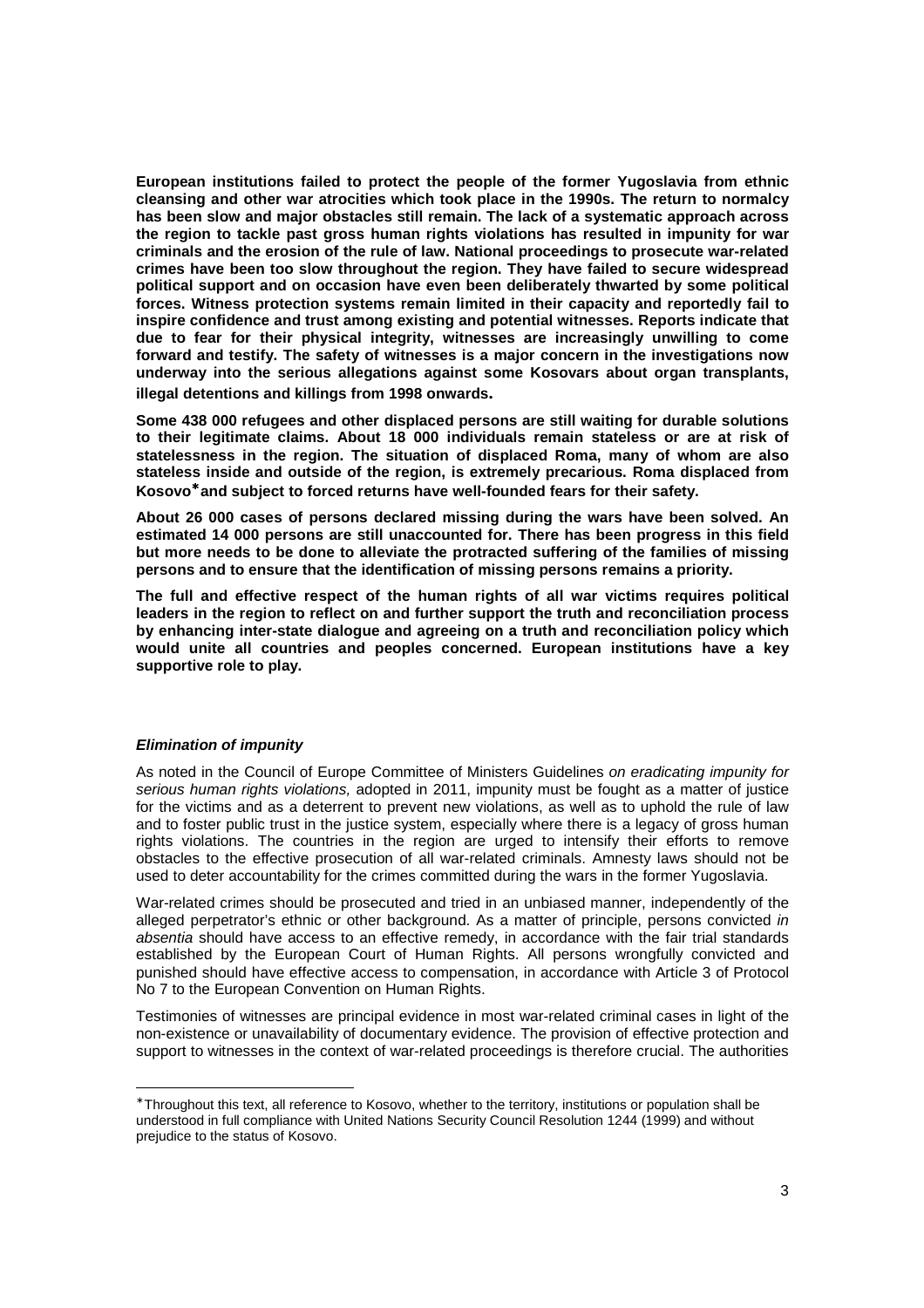in the region are called on to ensure the efficient functioning of national witness protection systems by allocating qualified and trained staff, and adequate financial resources.

It is particularly important that the authorities promptly investigate all reported cases of threats against and intimidation of witnesses, initiate criminal proceedings, and ensure witness security in accordance with the recommendations of the Parliamentary Assembly of the Council of Europe contained in Resolution 1784 (2011) on the protection of witnesses as a cornerstone for justice and reconciliation in the Balkans*.* 

Regarding justice for the estimated 20 000 women who have been the victims of rape and other forms of sexual violence, states should draw upon UN Security Council Resolution 1820 (2008) on Women and Peace and Security and prosecute persons responsible for theses crimes. It is of the utmost importance to end impunity for such acts as part of a comprehensive approach to seeking sustainable justice, truth, reconciliation and peace.

The complex but necessary process of post-war justice in the region cannot be successfully achieved without close and constructive co-operation among the respective countries. The countries in the region should intensify efforts to remove the remaining obstacles to greater regional co-operation in order to reduce and eliminate the impunity gap. Possible measures to be taken include constitutional amendments to allow extradition or bilateral or multilateral agreements to facilitate extradition.

#### **Provision of adequate and effective reparation to victims**

The provision of adequate, effective and proportionate reparation to all war victims is a major constituent element of the justice that should be delivered. The authorities are urged to take all necessary measures to ensure reparation to victims of war-related crimes and their families, in line with the established principles of international law which are reiterated in the UN Basic Principles and Guidelines on the Right to a Remedy and Reparation for Victims of Gross Violations of International Human Rights Law and Serious Violations of International Humanitarian Law (2005).

Countries in the region should carefully examine cases of civilian victims of war-related crimes, provide them with adequate social protection, and eliminate any unequal treatment that exists between civilian and military victims of war.

The victims of the crime of rape and other forms of sexual violence during the wars should be provided with effective access to justice and adequate reparation, as underlined in Resolution 1670 (2009) on sexual violence against women in armed conflict of the Parliamentary Assembly of the Council of Europe. States should consider the rehabilitation of these victims, including their medical and psychological care, as a priority and an integral part of reparations for this particularly vulnerable group of persons.

Regarding the 'erased'<sup>1</sup> persons in Slovenia and the non-existence of a reparation mechanism that would provide redress to those of them who have suffered serious harm, the authorities need to take measures in order to create an effective reparation mechanism which fully takes into account the circumstances of each individual case.

# **Establishing and recognising of the truth**

-

Post-war justice and durable peace call for measures that go far beyond criminal proceedings and victim reparations. Establishing and recognising the truth in relation to past gross human rights violations is one of the most important components of the transitional justice process.

<sup>&</sup>lt;sup>1</sup> 'Erased' persons are Slovenian residents whose names were removed from the Register of Permanent Residents in 1992 – an action which has adversely affected their enjoyment of human rights.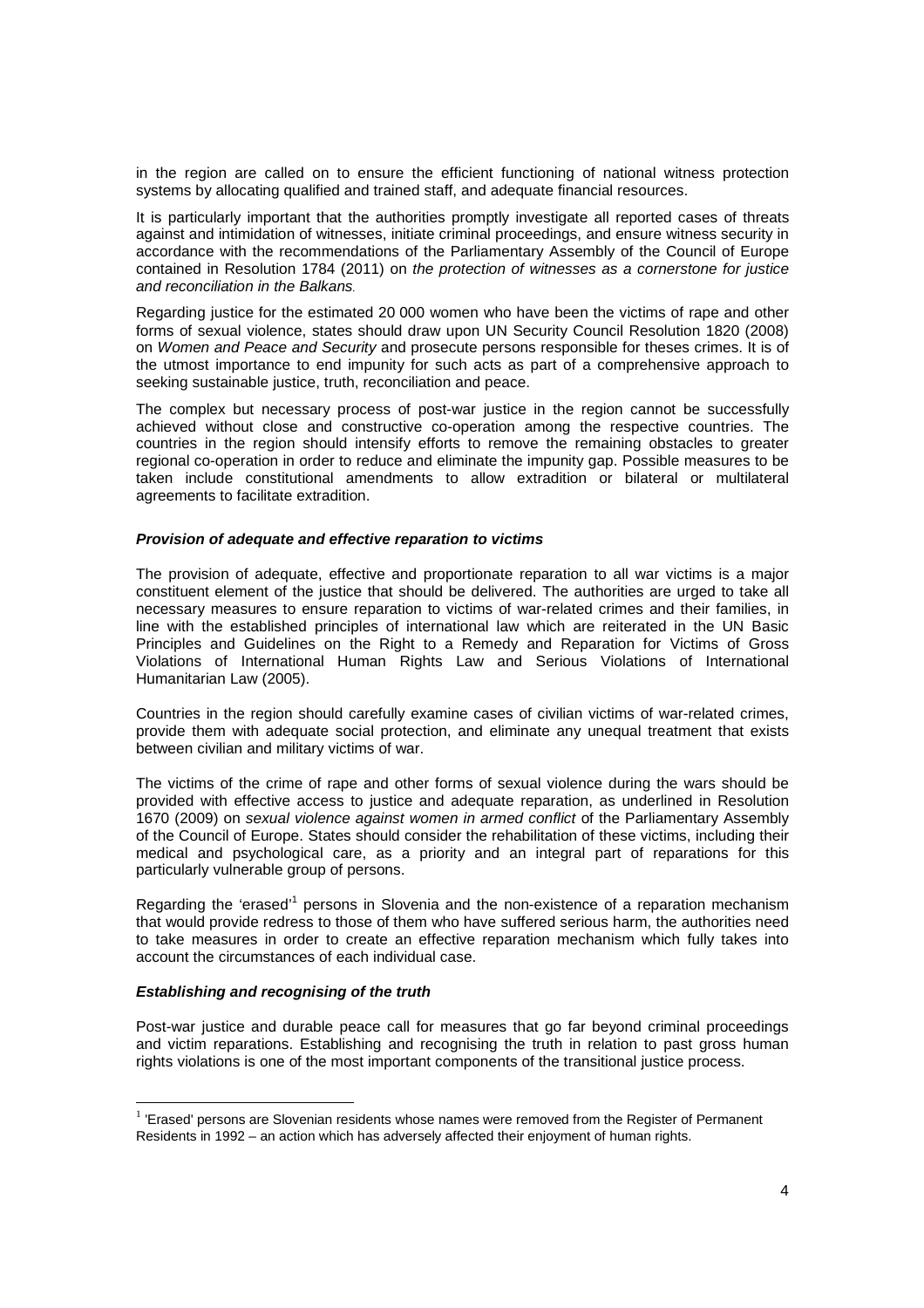Statements that deny responsibility for or even the occurrence of atrocities which took place during the wars in the region of the former Yugoslavia, such as the genocide committed in Srebrenica in 1995, are unacceptable. Such statements undermine the commendable efforts to achieve post-war justice and reconciliation in the region which have been made to date.

No comprehensive national or regional mechanism exists which is capable of establishing and recognising the truth concerning the gross human rights violations perpetrated by all sides during the wars. This situation seriously undermines the reconciliation efforts made to date.

The Commissioner supports the implementation of the Council of Europe Parliamentary Assembly Resolution 1786 (2011) on the reconciliation and political dialogue between the countries of former Yugoslavia, which seeks to establish a regional truth and reconciliation commission with the participation of all countries involved in the conflicts to reach a mutual understanding of past events and to honour and acknowledge the victims.

Knowledge of a shared history facilitates understanding, tolerance and trust between individuals, especially between young people and between different communities. It is only through open dialogue, knowledge of the truth, and deep reflection that members of post-conflict democracies in Europe may attain the social cohesion needed to preserve their inherent, valuable pluralism. All countries concerned should realise the vital need to teach history without resorting to a one-sided interpretation of events, and draw upon the Council of Europe Parliamentary Assembly Recommendation 1889 (2009) on history teaching in conflict and post-conflict areas.

#### **Shedding light on the cases of missing persons**

States are obliged to alleviate the protracted anxiety of the families of persons declared missing as a result of the armed conflicts, as well as to conduct investigations and provide all available information about the identification and fate of missing persons. This obligation derives from the 1949 Geneva Conventions, the 2006 International Convention for the Protection of All Persons from Enforced Disappearance and Articles 2 and 3 of the European Convention on Human Rights.

The authorities in the region are invited to continue with determination their efforts, at both the national and regional level, to identify and resolve the pending cases of war-related missing persons. To this end, all states concerned should initiate or intensify searches for grave locations, screen state archives for information on the fate of missing persons, and speed up the identification of exhumed bodies. National commissions on missing persons and their forensic structures should be provided with increased resources. There should be an unconditional exchange of information between all states on the whereabouts of all missing persons.

States which have not yet done so should ratify the 2006 International Convention for the Protection of All Persons from Enforced Disappearance which entered into force in December 2010.

It may not be possible to clarify all cases of missing persons but it is of the utmost importance that this remains the goal. The families who are still waiting must receive assurances that every effort is being made to meet their expectations.

# **Human rights of refugees and other displaced persons**

Issues resulting from forced displacement during the wars must be resolved as they remain central to the development of social cohesion. Their resolution is linked to and depends on the process of ethnic reconciliation in the region of the former Yugoslavia and on the development of the region's national systems for the protection of human rights, especially of national minorities.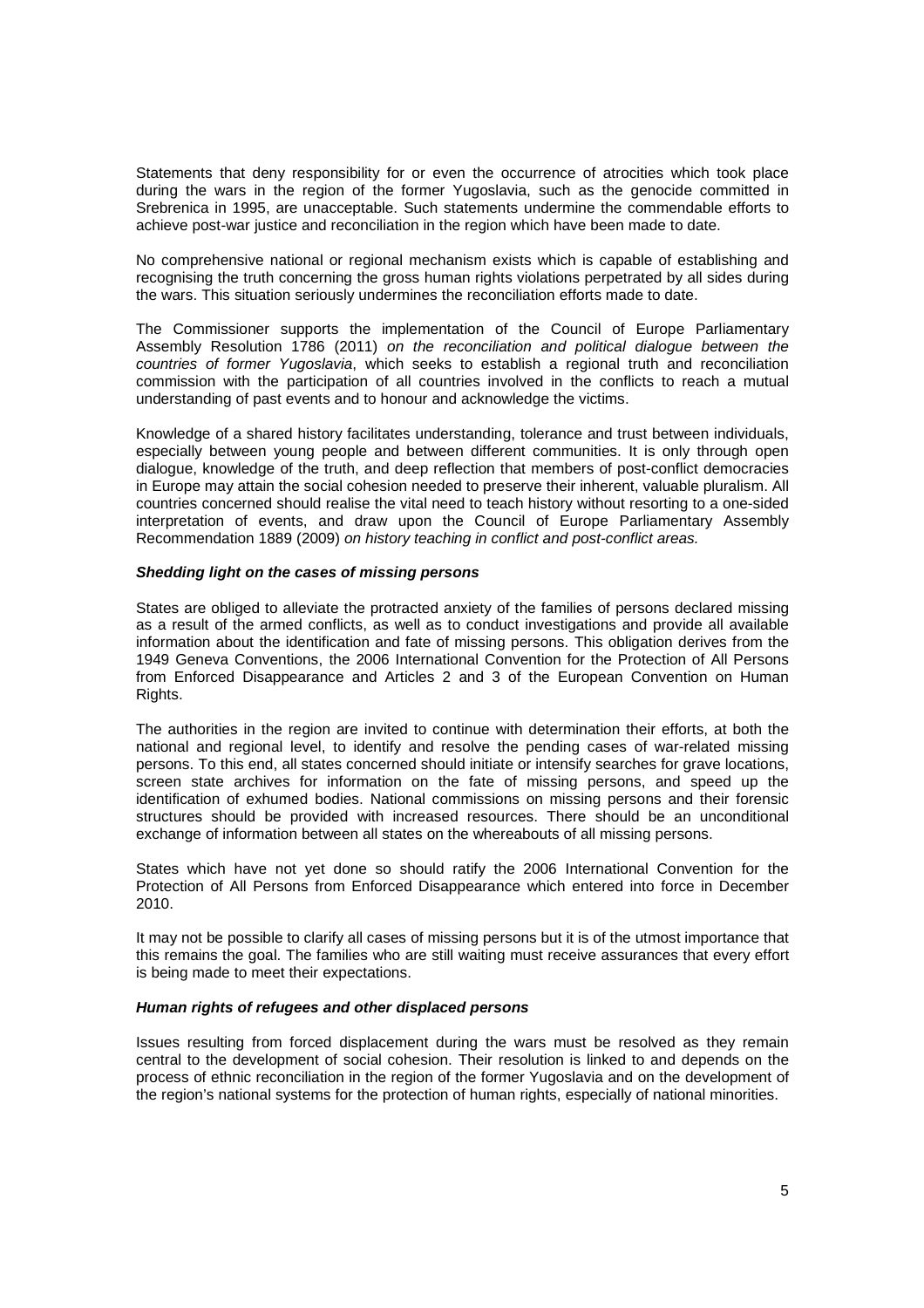States have the duty and responsibility to establish conditions and provide means to allow refugees and other displaced persons to enjoy one of the following options: voluntary return to their homes or places of habitual residence in safety and with dignity; voluntary resettlement; or local integration into the community in which they are presently located. The three possible processes require strenuous efforts and determination on the part of the states concerned who must ensure the full participation of refugees and displaced persons in the planning and management steps of any of the processes.

Any decisions should be based on updated, reliable data on the number and situation of forcibly displaced persons and returnees. The authorities in the region are encouraged to ensure the full participation of minority members in all relevant action-planning and decision-making, in accordance with the standards enshrined in the Framework Convention for the Protection of National Minorities (FCNM) and the guidelines contained in the Commentary on the Effective Participation of Persons belonging to National Minorities in Cultural, Social and Economic Life and in Public Affairs, adopted by the Advisory Committee on FCNM.

It is crucial that the authorities provide durable solutions for the displaced persons living in collective centres who continue to endure extremely difficult conditions. Adequate housing should be provided to all vulnerable residents of collective centres, possibly by converting a number of collective centres into social housing facilities.

The authorities are urged to take all necessary measures to enable displaced persons and returnees to enjoy fully, and without discrimination, their rights to healthcare, social care and pension rights. Funding for returns must be accompanied by positive measures to ensure that funds address the specific needs of these individuals and their families, in accordance with the Council of Europe Parliamentary Assembly Resolution 1708 (2010) on solving property issues of refugees and internally displaced persons.

Pending cases pertaining to the repossession by displaced persons of their property should be dealt with promptly in full compliance with the relevant case-law of the European Court of Human Rights. The process of the reconstruction of houses affected by the wars should be accelerated, and the manpower of the competent authorities needs to be properly reinforced.

The best possible solution for displaced Roma unable to return to Kosovo in safety and dignity is local integration through a process which will ultimately lead to the acquisition of host country nationality. States which have not yet done so are called upon to accede to the 1997 European Convention on Nationality and the 2006 Council of Europe Convention on the avoidance of statelessness in relation to State succession.

Landmines and cluster munition remnants are a major obstacle to returns in many countries in the region. Efforts to clear parts of the territories which remain contaminated by landmines should be accelerated. This is an obligation emanating not only from the 1997 Mine Ban Treaty but also from the obligations arising notably from the fundamental provisions of Article 2 of the European Convention on Human Rights, where everyone's right to life has been enshrined and positive obligations are placed on all states parties to protect this right.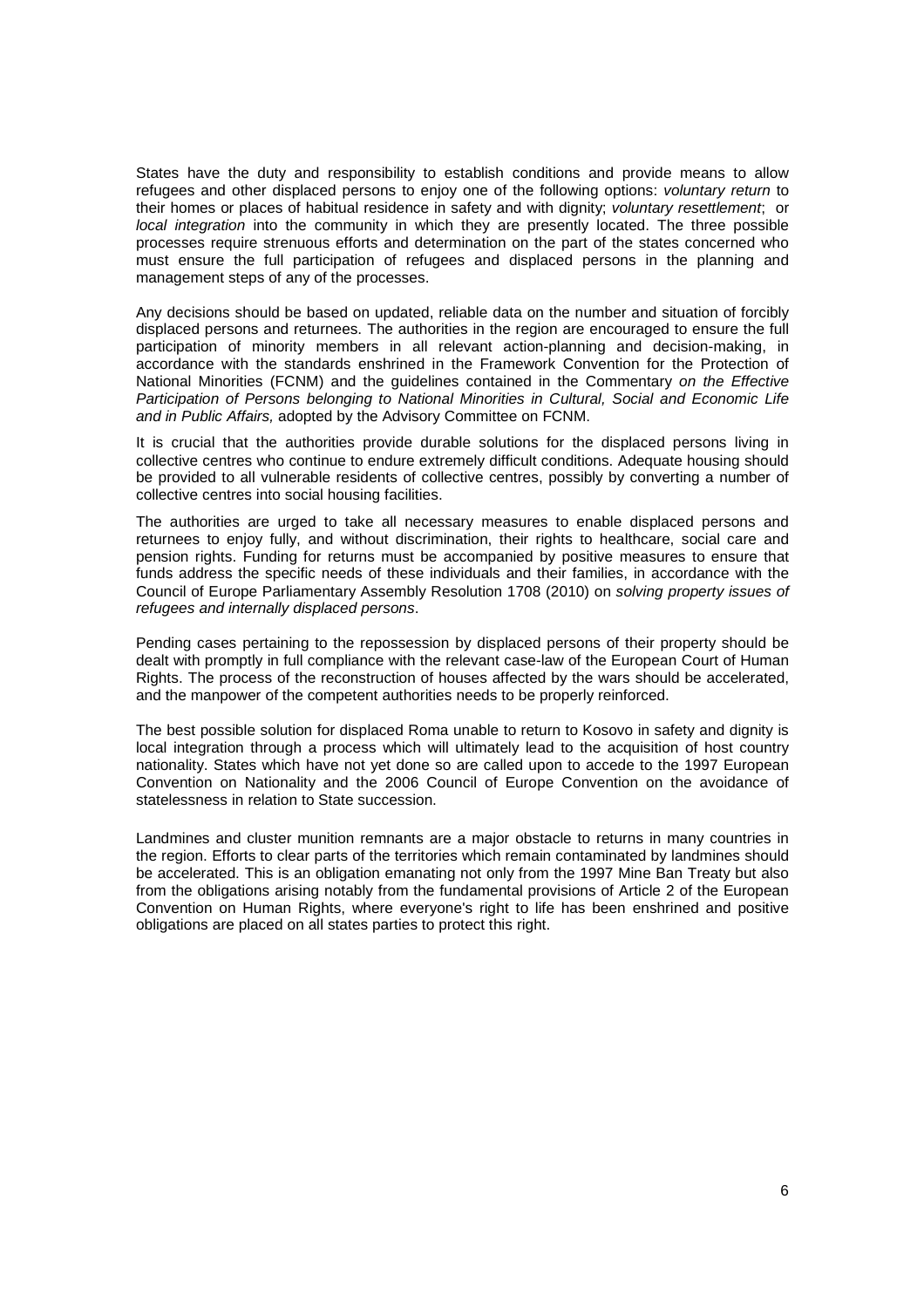#### **KEY RECOMMENDATIONS**

Genuine inter-ethnic reconciliation in the former Yugoslavia cannot be achieved without justice. Justice is key, and it must be justice without distinction.

It is extremely important to counter and eliminate any pattern of impunity for the gross human rights violations which occurred in former Yugoslavia in the 1990s. Amnesty laws should not be used to avoid accountability, thereby perpetuating impunity for war-related crimes.

States which have not as yet done so should accede to the 1974 European Convention on the Non-applicability of Statutory Limitation to Crimes against Humanity and War Crimes. All warrelated crimes should be prosecuted and tried in an unbiased manner, in full accordance with the fair trial standards enshrined in the European Convention on Human Rights and the Court's caselaw.

The authorities should ensure the functioning of the witness protection systems according to professional standards by allocating qualified and trained staff, as well as adequate financial resources. All reported cases of threats against and intimidation of witnesses should be effectively investigated and prosecuted, and the security of witnesses should be fully safeguarded.

The provision to all war victims of adequate, effective and proportionate reparation for the harms they have suffered during the wars is a major constituent element of the justice that should be delivered.

Establishing and recognising the truth about gross human rights violations is one of the most important components of the transitional justice process. It is necessary to establish a mechanism that will make effective investigations possible and give victims access to the truth.

Sustained and concerted efforts aimed at resolving the pending cases of missing persons are necessary. To this end, all countries concerned should initiate or intensify searches for grave locations, screen state archives for information on the fate of missing persons, and speed up the identification of exhumed bodies. National commissions on missing persons and their forensic structures should be provided with increased resources. There should be an unconditional exchange of information among all states concerned on the whereabouts of missing persons.

The pending issues arising out of the forced displacement that occurred during the wars should be resolved in a manner which would allow refugees and other displaced persons to enjoy one of the following options: voluntary return to their homes or places of habitual residence in safety and with dignity; voluntary resettlement; or local integration into the community in which they are presently located. .

Efforts by states to clear parts of their territories which remain contaminated by landmines and cluster munition remnants should be reinforced and accelerated. Prompt and generous assistance for the care and rehabilitation of all mine victims should be available, in compliance with the standards contained in the 2006 Convention on the Rights of Persons with Disabilities.

Pending cases pertaining to the repossession of property by all displaced persons should be dealt with promptly in full compliance with the relevant case-law of the European Court of Human Rights.